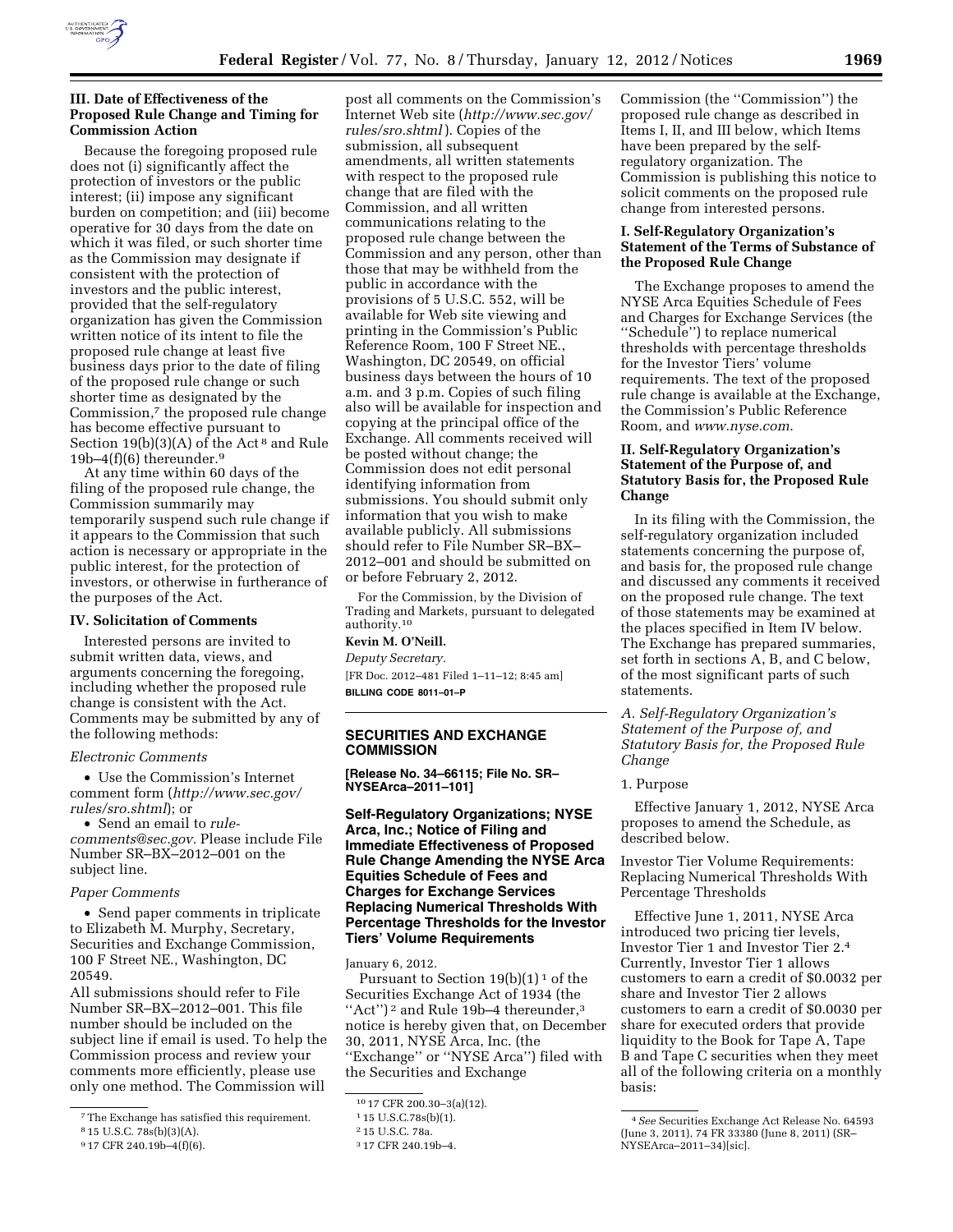• Maintain a ratio of cancelled orders to total orders of less than 30%. In calculating this ratio, the Exchange will exclude Immediate-or-Cancel orders, which are liquidity removing in nature.

• Maintain a ratio of executed liquidity adding volume to total volume of greater than 80%.

• Firms must add at least 35 million shares of liquidity per day on NYSE Arca to qualify for Investor Tier 1 and add at least 10 million shares of liquidity per day on NYSE Arca to qualify for Investor Tier 2. Trade activity on days when the market closes early is excluded from both Investor Tiers.

The Exchange proposes to change the Investor Tier 1 and Investor Tier 2 adding volume requirements from numerical thresholds (e.g., 35 million shares) to percentage thresholds of average US consolidated daily volumes (e.g., 0.45% of the volumes). Volume requirements to reach the tiered pricing levels will adjust each calendar month based on US average daily consolidated share volume in Tape A, Tape B, and Tape C securities (''US ADV'') for that given month. US ADV is equal to the volume reported by all exchanges and trade reporting facilities to the Consolidated Tape Association Plan for Tapes A, B and C securities; however, US ADV does not include trades on days when the market closes early.

Transactions that are not reported to the Consolidated Tape, such as odd-lots and Crossing Session 2 transactions, are not included in US ADV. The Exchange currently makes this data publicly available on a T + 1 basis from a link at *[http://www.nyxdata.com/US-and-](http://www.nyxdata.com/US-and-European-Volumes)[European-Volumes.](http://www.nyxdata.com/US-and-European-Volumes)* 

In order to adopt a requirement that is consistent from month to month, NYSE Arca is modifying both the 35 million share volume per day requirement (for Investor Tier 1) and 10 million share volume per day requirement (for Investor Tier 2) so that they are directly tied to a customer's percentage of total US ADV. Effective January 1, the per day volume requirement for Investor Tier 1 will be changed from the current 35 million share adding volume per day requirement to adding liquidity that represents 0.45% or more of the total US ADV. Also effective January 1, the per day volume requirements for Investor Tier 2 will be changed from the current 10 million share adding volume per day requirement to adding liquidity that represents 0.20% or more, but less than 0.45% of the total US ADV. All other requirements for Investor Tier 1 and Investor Tier 2 remain unchanged.

For example, if US ADV is 8.5 billion shares in a given month, the minimum adding ADV requirement for Investor Tier 1 would be 38.250 million adding shares a day, and the minimum adding ADV requirement for Investor Tier 2 would be 17.0 million adding shares a day.

NYSE Arca is moving to the percentage approach for several reasons. The Exchange believes that it is a more straightforward way to communicate floating volume tiers and, as noted in a previous filing, other exchanges have adopted a similar approach.5 The Exchange notes that the percentage approach allows tiers to move in sync with consolidated volume, whereas the current approach has distinct break points and is set at varying percentages of consolidated volume. The proposed change will ensure that a customer providing that level of liquidity will consistently receive the Investor Tier 1 or Tier 2 credits, whereas a customer providing that level of liquidity under the current schedule might receive the Investor Tier 1 or Tier 2 credits in some months but not in others as overall market volumes fluctuated.

#### 2. Statutory Basis

The Exchange believes that the proposed rule change is consistent with the provisions of Section 6 of the Securities Exchange Act of 1934 (the "Act"), $6$  in general, and Section  $6(b)(4)$ of the Act,<sup>7</sup> in particular, in that it is designed to provide for the equitable allocation of reasonable dues, fees, and other charges among its members and other persons using its facilities. The Exchange believes that the proposal does not constitute an inequitable allocation of fees, as all similarly situated member organizations and other market participants will be charged the same amount and access to the Exchange's market is offered on fair and non-discriminatory terms.

With respect to the replacement of share thresholds with percentage thresholds for the adding liquidity requirements in the Investor Tiers, NYSE Arca believes that the change is

reasonable, because it will result in more predictability from month to month with respect to the levels of liquidity provision required to receive the applicable pricing levels. Although the changes will make it easier to achieve the applicable Investor Tier in some months and more difficult in other months, depending on overall market volumes, NYSE Arca believes the levels of activity required to achieve the applicable Investor Tier are generally consistent with existing requirements for these tiers. Moreover, like existing pricing tiers tied to volume levels, as in effect at NYSE Arca and other markets, the proposed pricing tiers are equitable and non-discriminatory because they are open to all customers on an equal basis and provide discounts that are reasonably related to the value to an exchange's market quality associated with higher volumes. NYSE Arca believes that the overall effect of the changes may make it easier for customers to receive higher rebates in months with lower trading volumes, thereby reducing prices for those customers that were previously unable to qualify for an enhanced credit, but that are able to do so under the revised pricing schedule.

NYSE Arca also notes that a number of exchanges previously adopted tiers based on percentage thresholds, including Nasdaq, and Direct Edge EDGX.8 NYSE Arca also previously adopted tiers based on percentage thresholds for its Tier 1, Tier 2, and Tier 3.9

Finally, the Exchange notes that it operates in a highly competitive market in which market participants can readily favor competing venues if they deem fee levels at a particular venue to be excessive. In such an environment, the Exchange must continually adjust its fees to remain competitive with other exchanges and with alternative trading systems that have been exempted from compliance with the statutory standards applicable to exchanges. The Exchange believes that the proposed rule change reflects this competitive environment because it will broaden the conditions under which customers may qualify for higher liquidity provider credits.

## *B. Self-Regulatory Organization's Statement on Burden on Competition*

The Exchange does not believe that the proposed rule change will impose any burden on competition that is not

<sup>5</sup>*See* Securities Exchange Act Release No. 64627 (June 8, 2011), 74 FR 34788 (June 14, 2011) (SR– NYSEArca–2011–35)[sic]. *See* Securities Exchange Act Release No. 64453 (May 10, 2011), 76 FR 28252 (May 16, 2011); and Securities Exchange Act Release No. 64452 (May 10, 2011), 76 FR 28252 (May 16, 2011) [sic]. *See* Nasdaq Stock Market LLC Price List—Trading & Connectivity, ''Add and Remove Rates'' at *[http://www.nasdaqtrader.com/](http://www.nasdaqtrader.com/Trader.aspx?id=PriceListTrading2#rebates)  [Trader.aspx?id=PriceListTrading2#rebates,](http://www.nasdaqtrader.com/Trader.aspx?id=PriceListTrading2#rebates)* and EDGX Exchange Fee Schedule, n. 1 at *[http://](http://www.directedge.com/Membership/FeeSchedule/EDGXFeeSchedule.aspx) [www.directedge.com/Membership/FeeSchedule/](http://www.directedge.com/Membership/FeeSchedule/EDGXFeeSchedule.aspx)  [EDGXFeeSchedule.aspx.](http://www.directedge.com/Membership/FeeSchedule/EDGXFeeSchedule.aspx)* 

<sup>6</sup> 15 U.S.C. 78f(b).

<sup>7</sup> 15 U.S.C. 78f(b)(4).

<sup>8</sup>*See* n. 5.

<sup>9</sup>*See* Securities Exchange Act Release No. 64627 (June 8, 2011), 74 FR 34788 (June 14, 2011) (SR– NYSEArca–2011–35)[sic].